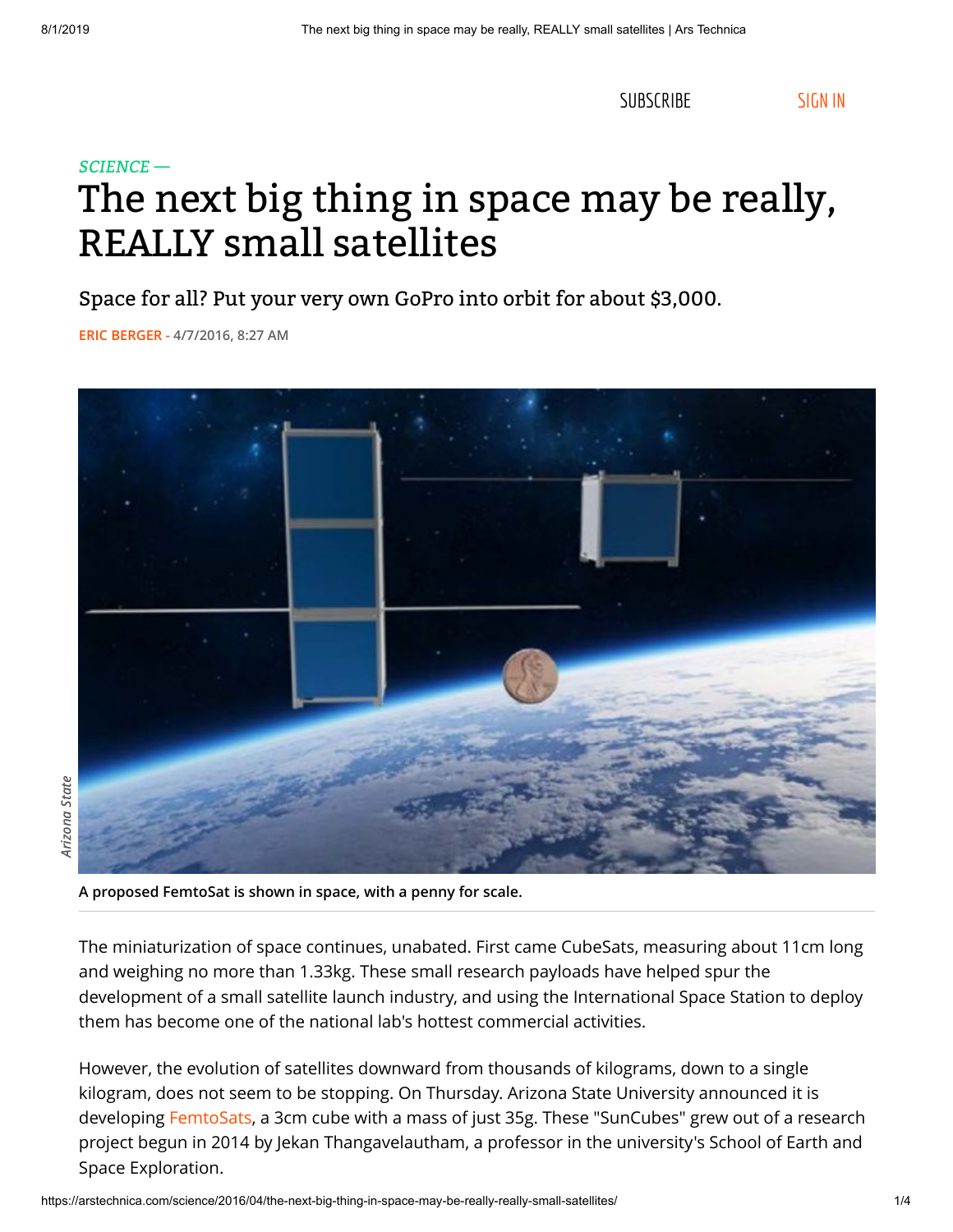8/1/2019 The next big thing in space may be really, REALLY small satellites | Ars Technica

The FemtoSats will deploy in an almost matryoshka doll-like manner—from a CubeSat fitted with a Jack-in-the-box-like spring. According to the developers, this mechanism will allow the FemtoSat standard to be bootstrapped to the CubeSat standard, allowing FemtoSats to be carried as additional payloads on CubeSat missions. A single deployer could release 27 FemtoSats.

The drive toward smaller payloads is being driven by launch costs. Even with their smaller size it costs about \$100,000 to deliver a CubeSat to orbit and perhaps \$10,000 to \$50,000 to develop and prepare one for launch. According to the Arizona State developers, it will cost about \$1,000 to deliver a FemtoSat to the International Space Station for deployment and \$3,000 to send them directly to low-Earth orbit for deployment. Launch costs for escaping Earth's orbit will be about \$27,000.



**[Enlarge](https://cdn.arstechnica.net/wp-content/uploads/2016/04/femtoats1.jpg) / A single, a three-tiered version of a FemtoSat.**

"By reducing the launch cost, it is hoped a wider community of educators, researchers, and hobbyists can develop their own spacecraft," the developers write [in a paper](http://femtosat.asu.edu/suncube_femtosat_design_specifications_v1.pdf) describing design specifications for the FemtoSats. "The standard is targeted towards personal, scientific, private, and government payloads."

Thangavelautham said he envisioned at least four principal uses for FemtoSats: providing a hands-on design, integration and testing experience for students from middle school to university age; miniaturized versions of current experiments; experiments with small centrifuges to perform artificial-gravity experiments, with fluids, solid particles and for biochemical and pharmaceutical research; and imaging. "It's like your own GoPro in space," [he said](https://asunow.asu.edu/20160406-creativity-asu-suncube-femtosat-space-exploration-for-everyone). "That would give you quite the front-seat view in space."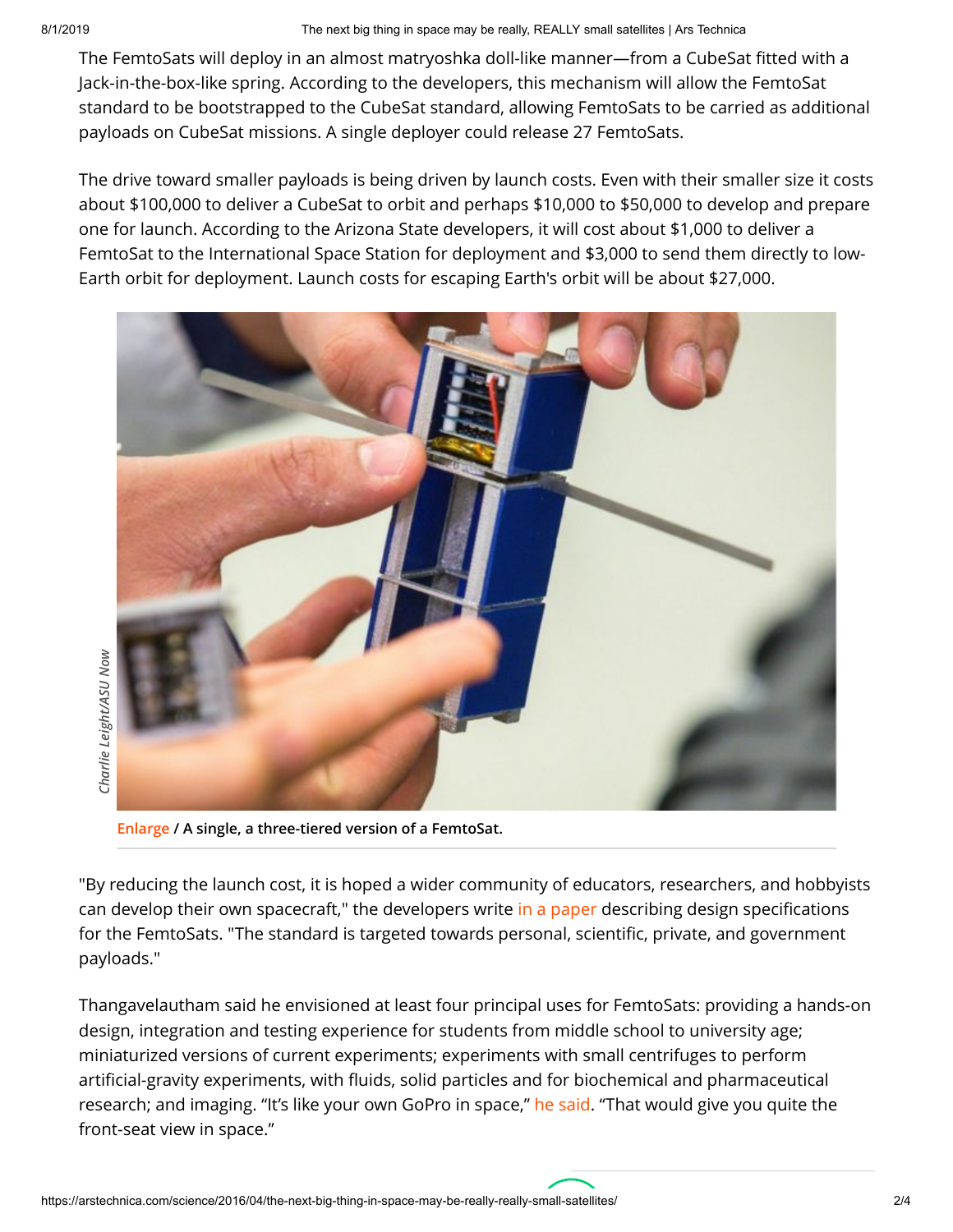[According to](http://www.sia.org/wp-content/uploads/2015/06/Mktg15-SSIR-2015-FINAL-Compressed.pdf) the Tauri Group the global satellite market has grown from \$89 billion in 2005 to \$203 billion in 2014. The group's report also noted the dramatic growth in the CubeSat industry, from less than 20



deployments in 2011 to 130 in 2014. However another market [report](http://www.sei.aero/eng/papers/uploads/archive/SpaceWorks_Nano_Microsatellite_Market_Assessment_January_2014.pdf) by SpaceWorks predicted that, in the coming years, the biggest growth would not come in CubeSats but rather in satellites from 1kg to 10kg. Those could carry still small, but more capable payloads.

Arizona State, however, does not seem to be aiming for world domination of the space satellite business. Rather, with its low-cost FemtoSat program and relatively simple payloads, the university researchers seem to be motivated mostly by making space accessible to all, from the garage hobbyists to college students to, perhaps, even middle schoolers with ambitious science fair projects.

### [READER COMMENTS](https://arstechnica.com/science/2016/04/the-next-big-thing-in-space-may-be-really-really-small-satellites/?comments=1) SHARE THIS STORY

#### **[ERIC BERGER](https://arstechnica.com/author/ericberger)**

Eric Berger is the senior space editor at Ars Technica, covering everything from astronomy to private space to NASA. A certified meteorologist, Eric lives in Houston.

**EMAIL** [eric.berger@arstechnica.com](mailto:eric.berger@arstechnica.com) // **TWITTER** [@SciGuySpace](https://www.twitter.com/SciGuySpace)



Teach the [Controversy:](http://video.arstechnica.com/watch/teach-the-controversy-dowsing) Dowsing



Teach the [Conspiracy: GMOs](http://video.arstechnica.com/watch/controversy-gmos)